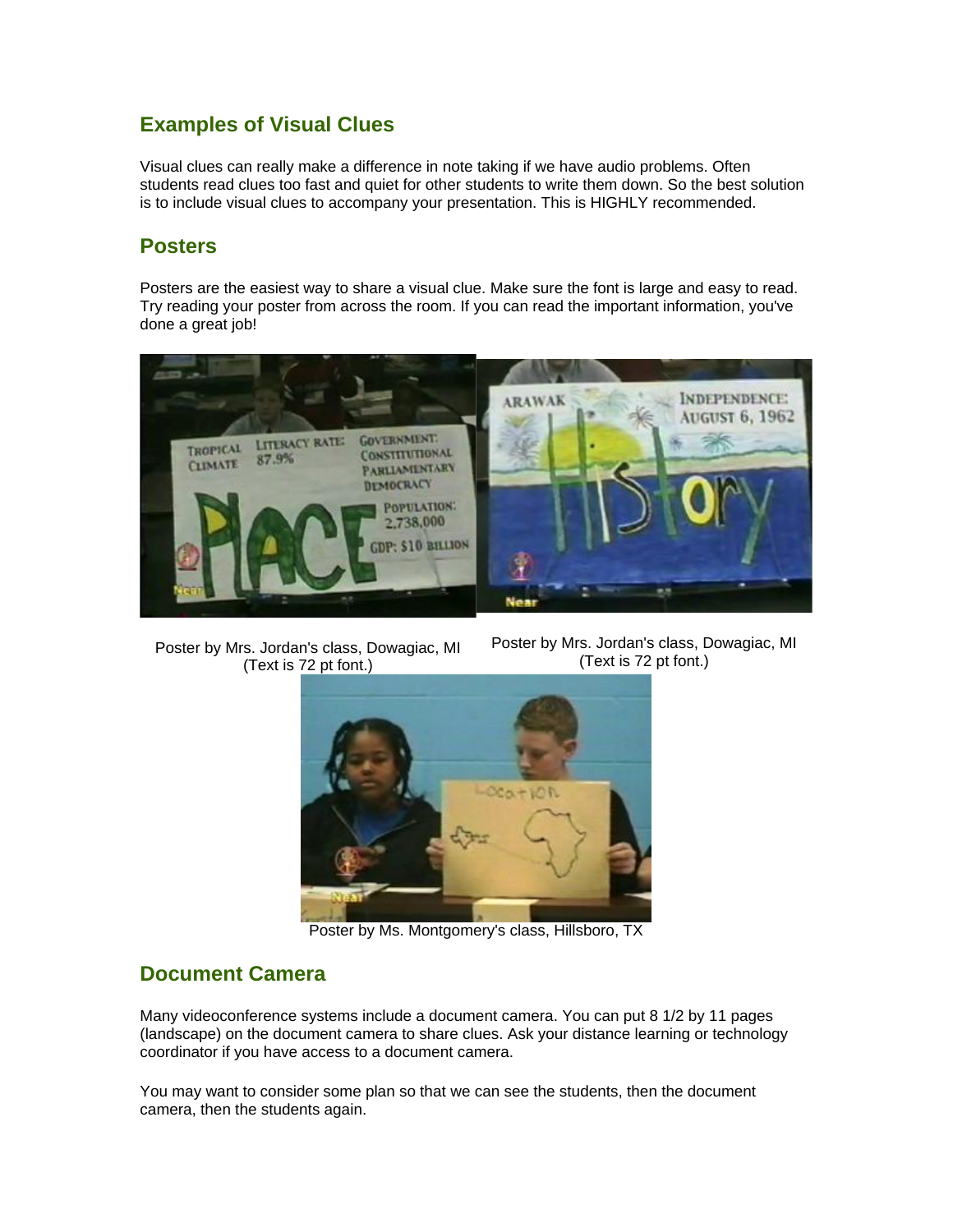The closest body of water is the Atlantic Ocean.





Plain pages with large font by Mr. Gaynor's class, Ann Arbor, MI

Pictures and clues by Ms. Mufferi's class, Absecon, NJ



Even 3-D objects can go on a document camera! by Ms. Mufferi's class, Absecon, NJ

# **PowerPoint**

If you're really up for using technology, ask your distance learning or technology coordinator if you can hook up a computer to your videoconference equipment. Make sure you use large letters. Avoid red. Dark backgrounds with contrasting light text works best. If possible, test the PowerPoint ahead of time to make sure it can be read.

You may want to consider some plan so that we can see the students, then the PowerPoint, then the students again. Or show the PP as a review at the end of your presentation if there is time in your allotted 5-7 minutes.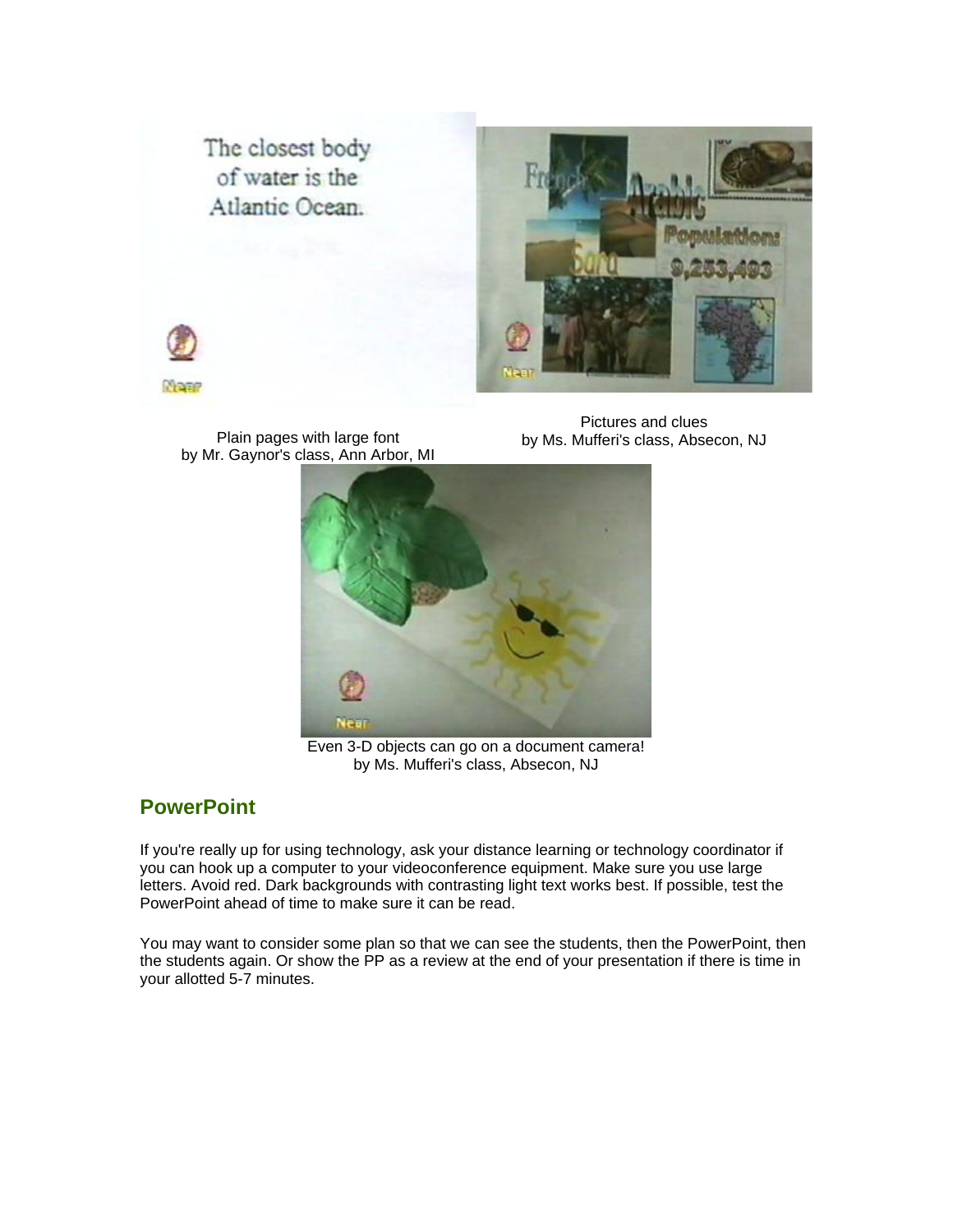

Review of clues by Mrs. Vigna's class, Lake Shore, MI

Blue background & white text by Mr. Lenz's class, Britton, MI



Clue and picture by Ms. Blamer's class, Fremont, MI

## **Revealing Your Answer**

A visual aid for revealing your answer is also a nice touch, especially if your city or country has a long and complicated spelling.